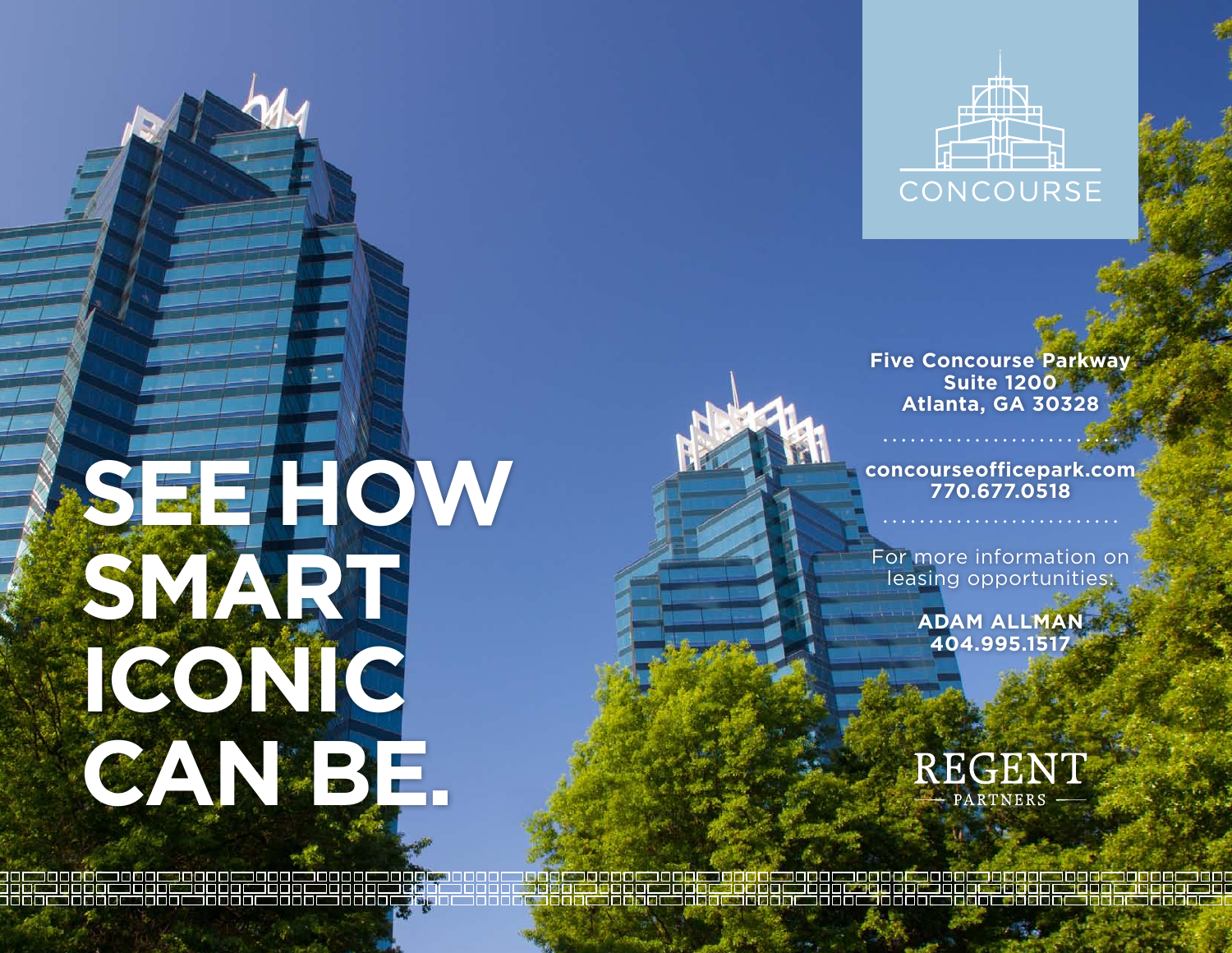





38886<br>2888

482





## TOTAL PACKAGE.

Concourse Corporate Center has all the markings of a smart business move. From landmark stature and location to exceptional amenities and management, it all adds up to an incomparable value that enhances employee recruitment, retention and satisfaction. See how "iconic" can work to your company's best advantage.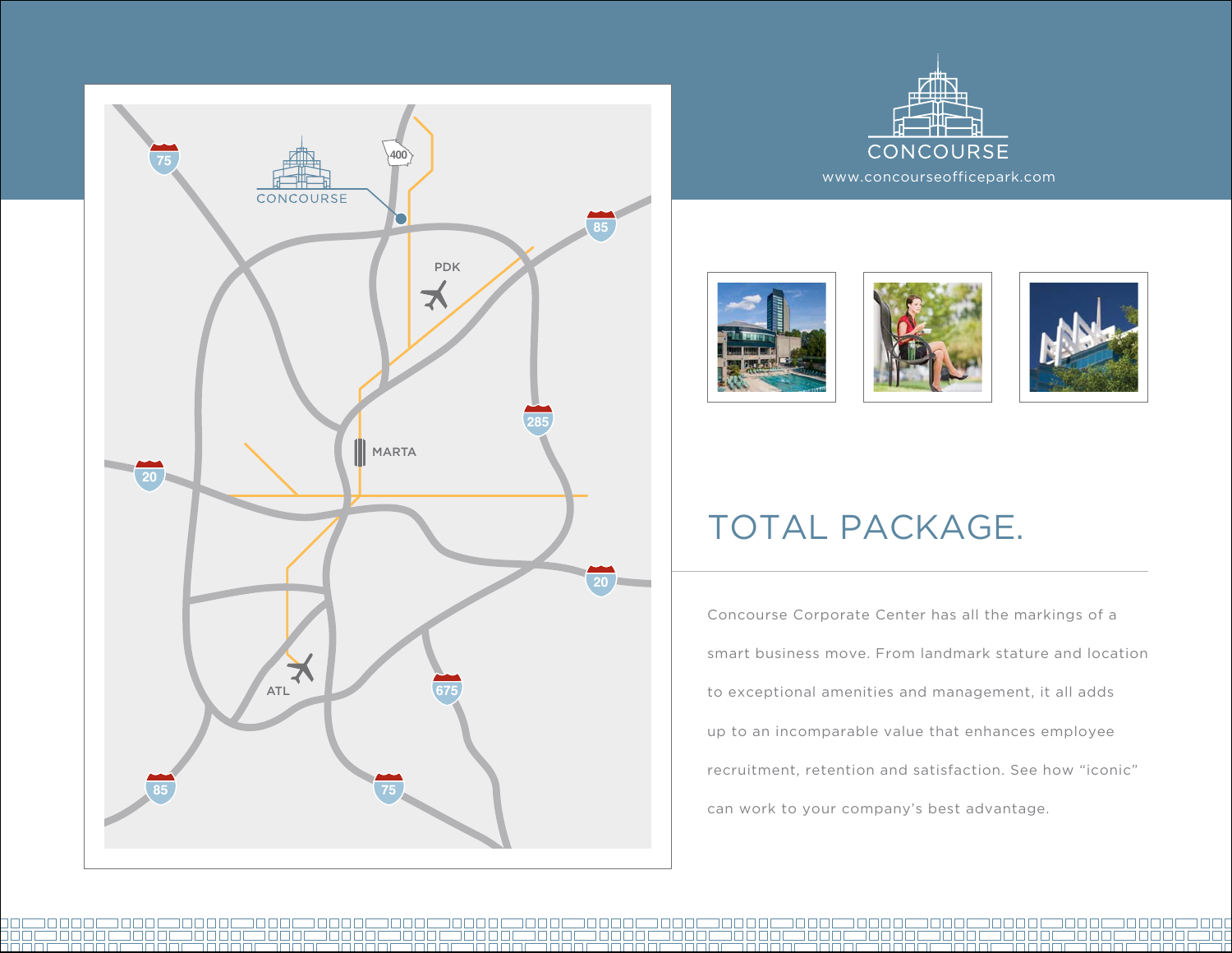

30000

noono

INNE

nn nn m

n m m m r

noono

man man da man da man da man da ma





## Accessibility reigns.

Concourse is located in the heart of Central Perimeter at I-285 and GA-400, with direct commuter access at Hammond Drive. The property is directly accessible from anywhere in the region and also offers a dedicated shuttle to the nearby MARTA train station for access to Hartsfield Jackson International Airport.

30 C

s **e je je je ma je je je** je je

3 O C